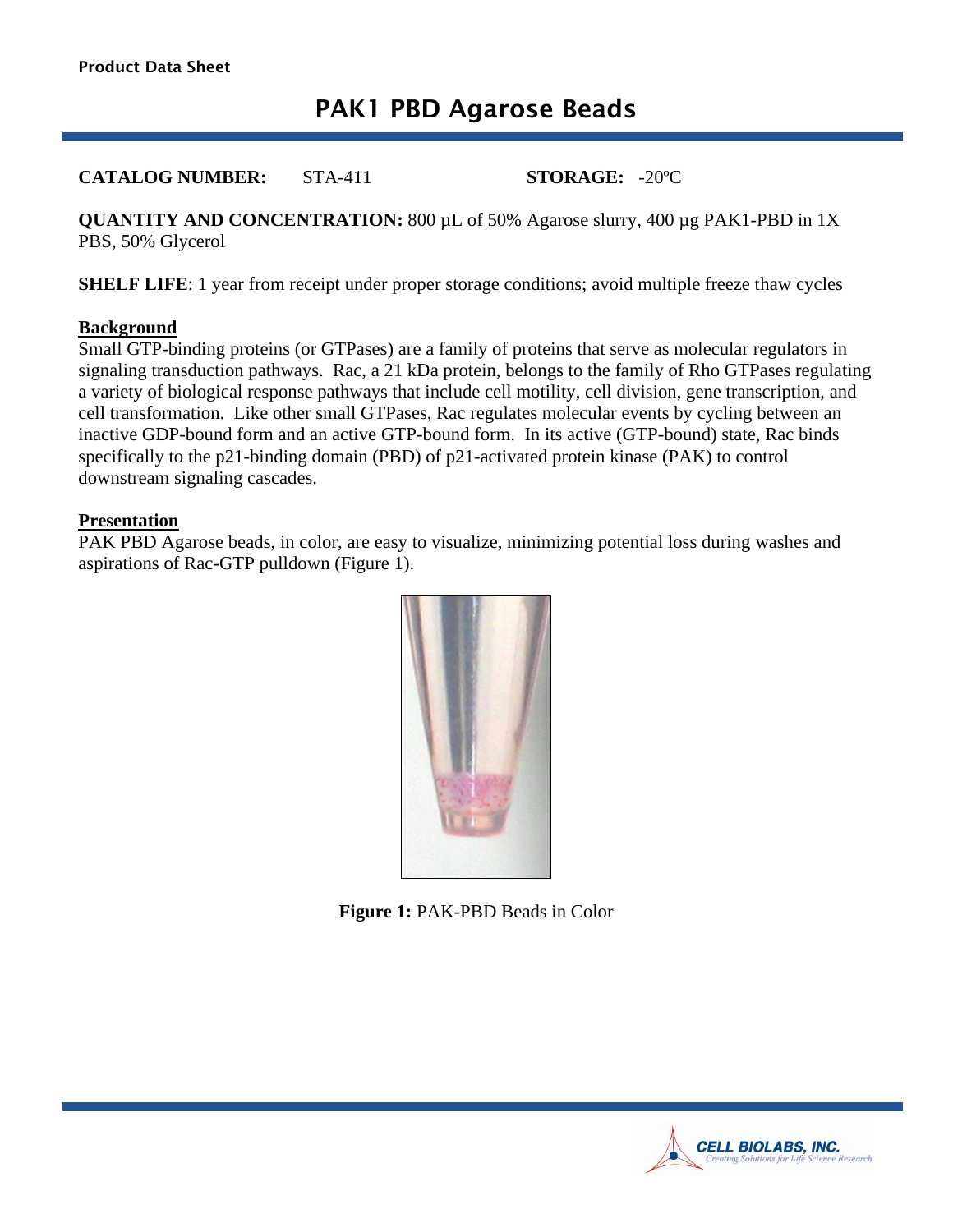## **Activity**

Product specifically interacts and precipitaes GTP-bound Rac or Cdc 42 from cell lysate (Figures 2 & 3).



**Figure 2**: Rac Activation Assay. *Lane 1*, GTPase Immunoblot Positive Control. *Lane 2*, 293 cell lysate loaded with GDP and incubated with PAK PBD Agarose beads. *Lane 3*, 293 cell lysate loaded with GTPγS and incubated with PAK-1 PBD Agarose beads. Samples were immunoblotted with anti-Rac antibody.



**Figure 3**: Cdc42 Activation Assay. *Lane 1*, MW Standard. *Lane 2*, 293 cell lysate loaded with GDP and incubated with PAK PBD Agarose beads. *Lane 3*, 293 cell lysate loaded with GTPγS and incubated with PAK-1 PBD Agarose beads. Samples were immunoblotted with anti-Cdc42 antibody.

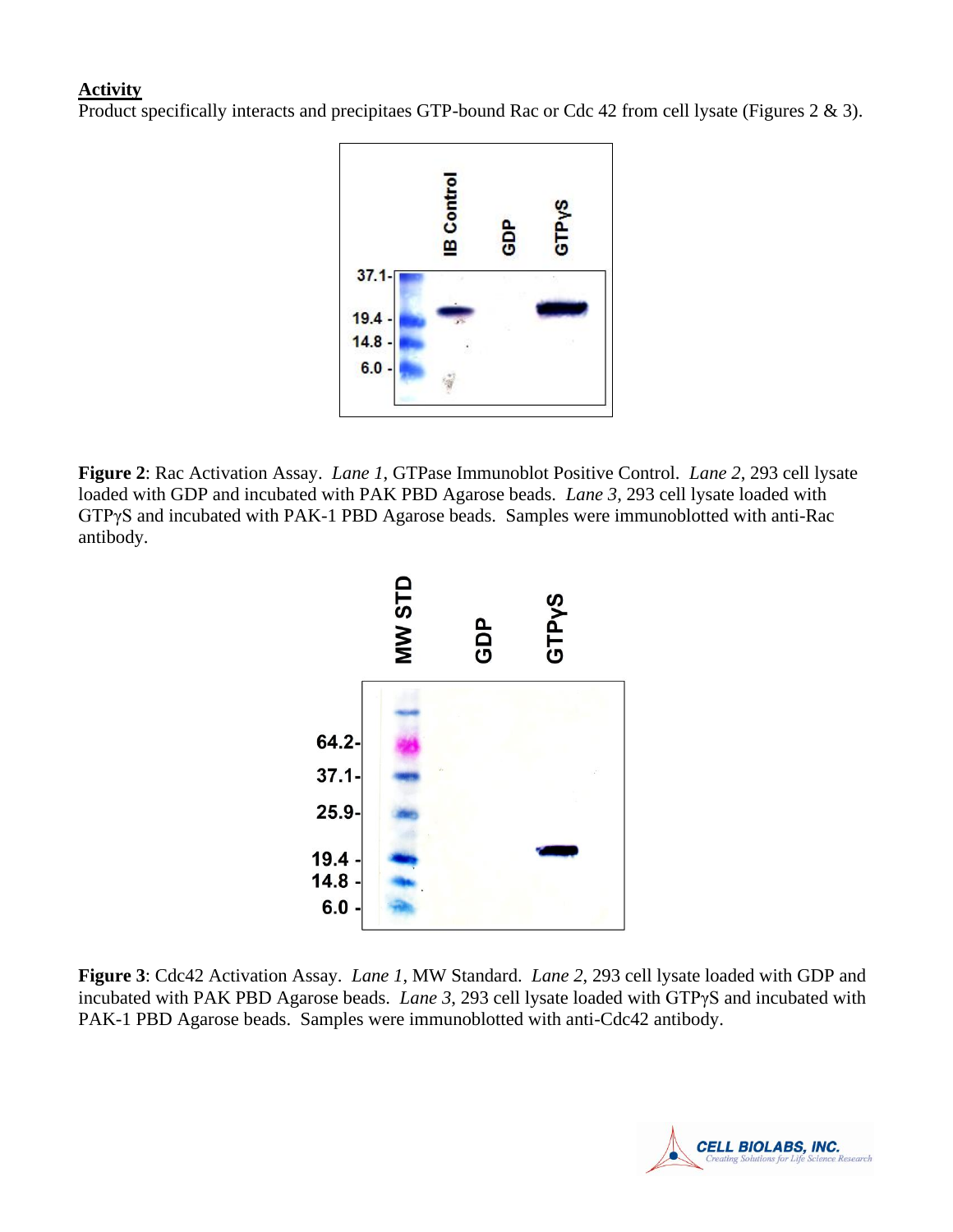## **References**

- 1. [Raftopoulou M.](http://www.ncbi.nlm.nih.gov/entrez/query.fcgi?db=pubmed&cmd=Search&term=%22Raftopoulou+M%22%5BAuthor%5D), and [Hall A.](http://www.ncbi.nlm.nih.gov/entrez/query.fcgi?db=pubmed&cmd=Search&term=%22Hall+A%22%5BAuthor%5D) (2004) *Dev Biol.* **265**: 23-32.
- 2. [Bar-Sagi D.](http://www.ncbi.nlm.nih.gov/entrez/query.fcgi?db=pubmed&cmd=Search&term=%22Bar%2DSagi+D%22%5BAuthor%5D), and [Hall A.](http://www.ncbi.nlm.nih.gov/entrez/query.fcgi?db=pubmed&cmd=Search&term=%22Hall+A%22%5BAuthor%5D) (2000) *Cell* **103**: 227-38.
- 3. Benard, V., Bohl, B. P., and Bokoch, G. M. (1999) *J. Biol. Chem.* **274**, 13198-13204.

## **Recent Product Citations**

- 1. Bernadzki, K. M. et al. (2020). Arhgef5 Binds α-Dystrobrevin 1 and Regulates Neuromuscular Junction Integrity. *Front Mol Neurosci*. doi: 10.3389/fnmol.2020.00104.
- 2. Speranza, L. et al. (2017). Serotonin 5-HT7 receptor increases the density of dendritic spines and facilitates synaptogenesis in forebrain neurons. *J Neurochem*. doi: 10.1111/jnc.13962.
- 3. Bijata, M. et al. (2016). Dystroglycan controls dendritic morphogenesis of hippocampal neurons in vitro. *Front Cell Neurosci*. doi:10.3389/fncel.2015.00199.
- 4. Fusté, N. P. et al. (2016). Cytoplasmic cyclin D1 regulates cell invasion and metastasis through the phosphorylation of paxillin. *Nat Commun*. doi:10.1038/ncomms11581.
- 5. Alam, J. et al. (2014). N-acetylcysteine and the human serum components that inhibit bacterial invasion of gingival epithelial cells prevent experimental periodontitis in mice. *J Periodontal Implant Sci.* **44**:266-273.
- 6. Morrison, A. R. et al. (2014). Chemokine-coupled β2 integrin-induced macrophage Rac2-myosin IIA interaction regulates VEGF-A mRNA stability and arteriogenesis. *J Exp Med*. **211**:1957-1968.
- 7. Pothula, S. et al. (2013). Regulation of Cdc42 expression and signaling is critical for promoting corneal epithelial wound healing. *Invest. Ophthalmol. Vis. Sci*. **54**: 5343-5352.
- 8. Cheng, J. et al.(2010).FSP-1 silencing in bone marrow cells suppresses neointima formation in vein graft. *Circ Res*. **110**:230-240.
- 9. Sabbatini, M. E. et al. (2010). CCK activates RhoA and Rac1 differentially through G-alpha-13 and G-alpha-q in mouse pancreatic acini. *Am. J. Physiol. Cell Physiol.* **298**:C592-C605.
- 10. Zhang, Q-G. et al. (2009). Estrogen attenuates ischemic oxidative damage via an estrogen receptor alpha-mediated inhibition of NADPH oxidase activation. *J. Neurosci.* **29**:13823-13836.

#### **Warranty**

These products are warranted to perform as described in their labeling and in Cell Biolabs literature when used in accordance with their instructions. THERE ARE NO WARRANTIES THAT EXTEND BEYOND THIS EXPRESSED WARRANTY AND CELL BIOLABS DISCLAIMS ANY IMPLIED WARRANTY OF MERCHANTABILITY OR WARRANTY OF FITNESS FOR PARTICULAR PURPOSE. CELL BIOLABS*'s* sole obligation and purchaser's exclusive remedy for breach of this warranty shall be, at the option of CELL BIOLABS, to repair or replace the products. In no event shall CELL BIOLABS be liable for any proximate, incidental or consequential damages in connection with the products.

*This product is for RESEARCH USE ONLY; not for use in diagnostic procedures.*